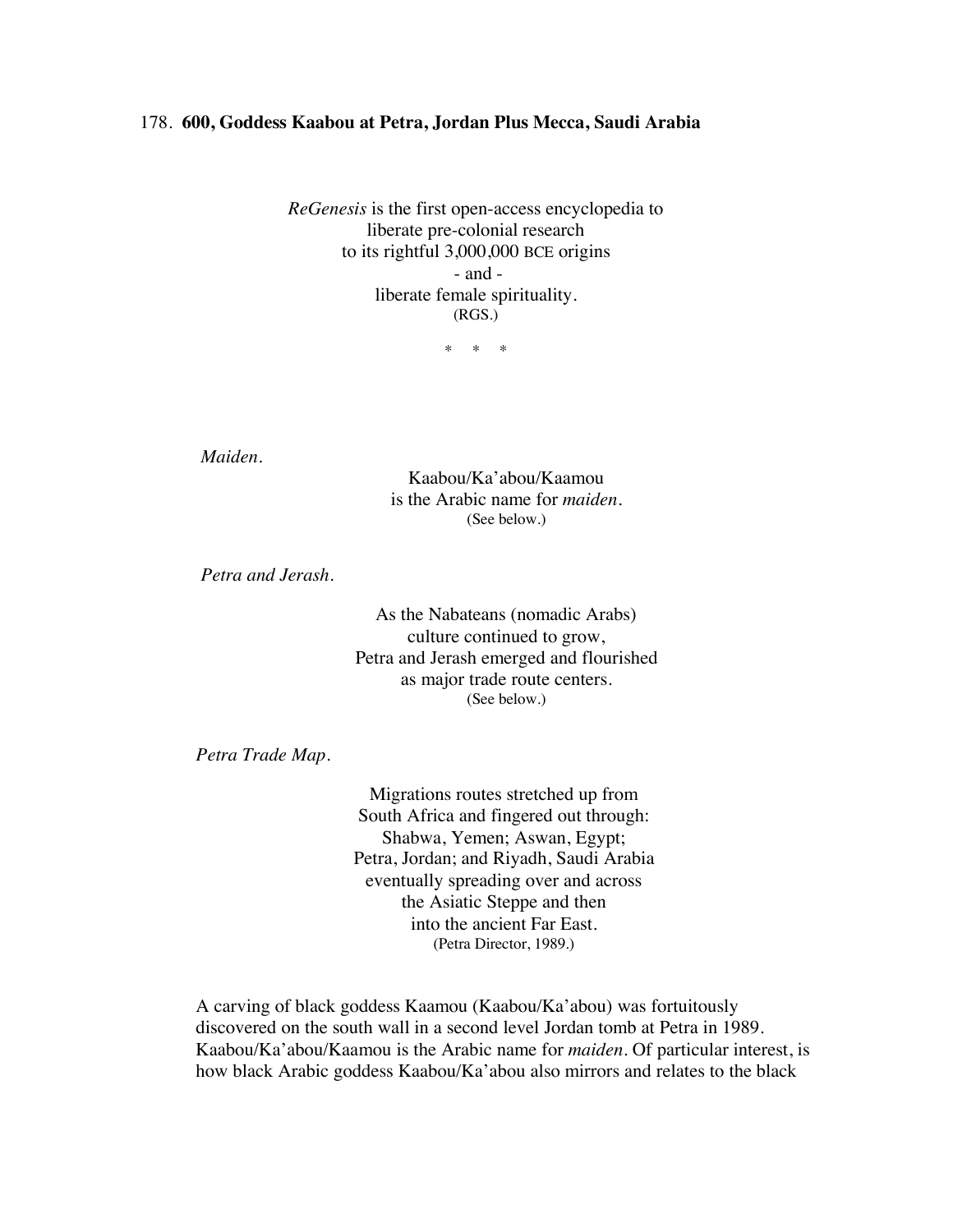Arabic threefold goddesses at Mecca plus several other black goddesses and cultures.

Arabic Ka'ab means cube, as in Mecca's black stone. (The English translation of Petra is stone.) (PRCE: 145-150.) Mecca's ancient black stone was worshipped as goddess or planet "Venus" along with numerous names and attributes. Other names of these black stone goddesses are: Kububa; Ka'abou/ Ka'aba; Kuba; Kube; Al'Ozza; Al'lat; and Al'Uzza. (ERE I: 660, 665.)

The affiliations with additional goddesses and cultures also date back to Old Babylonian Ishtar or Akkadian Esh–tar c. 2400. (FIA: 45.) This relationship is illustrated in the Arabic name for Ishtar/Esh–tar which is also Al'Uzza meaning 'the very powerful One,' (FIA: 45) the same name as found in Mecca.

In the *Re-Genesis* entry, "100, Mecca, the Ka'aba and Sacred Stones," the Ka'abou/Ka'aba/Al'Uzza echoes the ancient Arabian trinity goddess Manat. Before Islam, queens and the goddess Manat governed ancient Arabia. The three-fold aspects of the goddess Manat or Manan were: 1) Al'Lat, moon goddess form of the God Allah, worshipped as a great uncut stone of white granite; 2) Al'Uzza, Al'Ozza, Kuba, Kube, Kububa, or Ka'aba worshipped as the goddess/planet "Venus" (ERE I: 660, 665) and the black sacred stone goddess at Mecca, her ancient temple; plus 3) Manah, meaning time, "yer," or old woman was worshipped as the crone aspect (RGS).

Although Al'Lat, Al'Uzza, and Manah are all ill-starred in the Koran, they are still known in the Moslem tradition as the three daughters of Allah (ERE IV: 660, 664; RGS). Al'Lat and Al'Uzza or Al'Ozza are also said to have been wives of Allah (ENBR XVI: 546; RGS). (AMST: 48; ENBR II: 262; ENBR XV: 672; ENBR XVI: 546; ENBR XIX: 93; CAA: 22; TM; WCSE: 275; GJ: 44- 5; WM: 39-43; TTG: 80-1; GOH: 123-4; PCR: 227-230; MG: 396; RGS).

As the Nabateans (nomadic Arabs) culture continued to grow, Petra and Jerash emerged and flourished as major trade route centers. These caravanserai tradecenters not only included traders and travelers from Arabia and Syria, but also Africa, India, and China. The following was found on an ancient trade map and later discussed with the director of Petra during the October 1989 fieldwork project at Petra.

Migrations routes stretched up from South Africa and fingered out through: Shabwa, Yemen; Aswan, Egypt; Petra, Jordan; and Riyadh, Saudi Arabia eventually spreading over and across the Asiatic Steppe and then into the ancient Far East. (Along these ancient paths and trade routes, caravanserai also emerged along the way.) (RGS: 25,000, Caravanserai, Trade Routes, and Dark Mothers.)

The caravanserai (or Turkish *kervansaray*) was a roadside area, structure or inn for pilgrims, traveling tradespeople, and their animals providing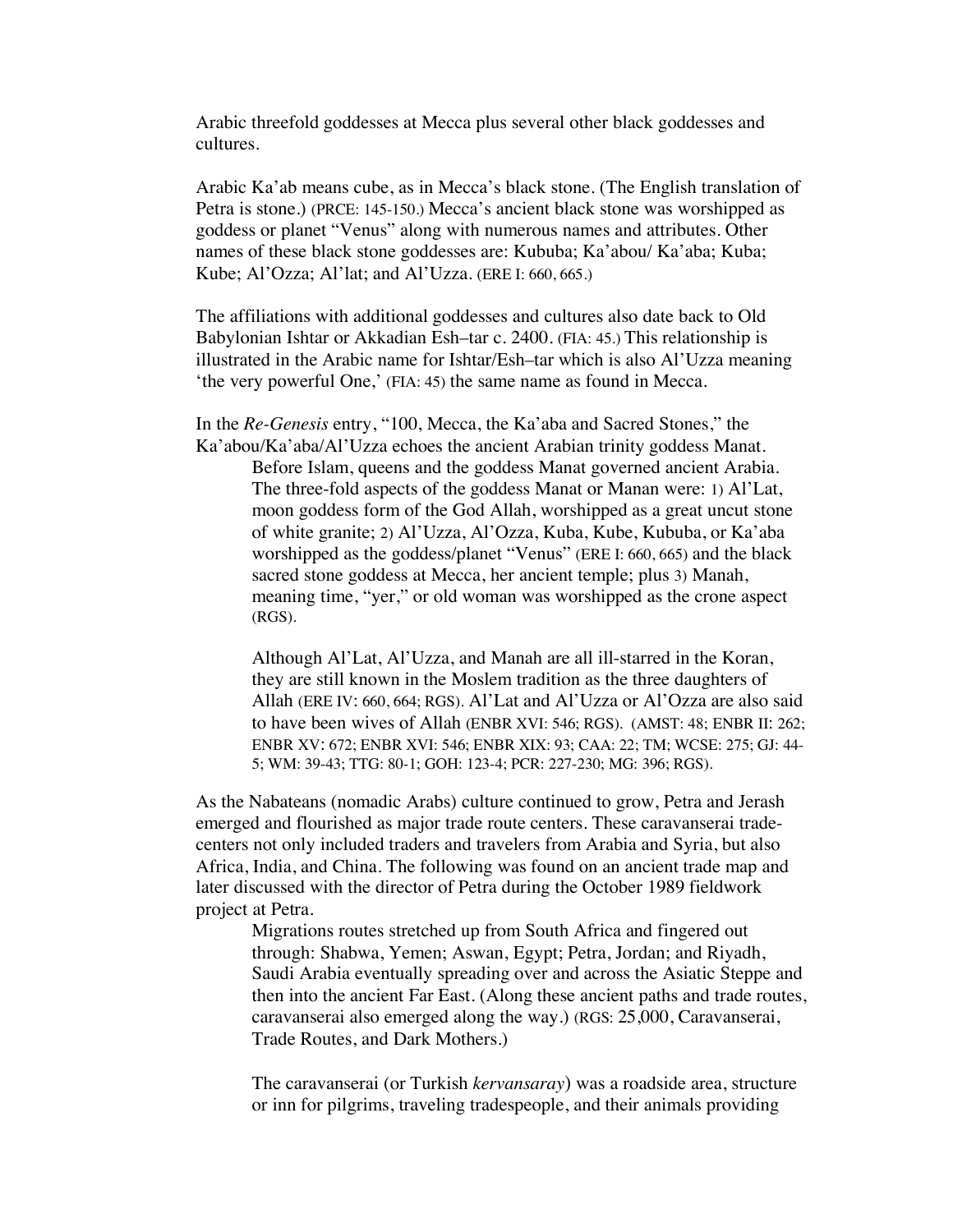lodging, substance, trade and marketing opportunities. In addition to providing food and temporary lodgings, many caravanserais also included a black madonna temple, shrine room, holy of holies, sacred cave or adjacent rock shelter. With the spread of caravanserai, was the spread of African rites and rituals, and dark goddesses. (RGS: 25,000, Caravanserai, Trade Routes, and Dark Mothers).

Petra and Jerash evidence black madonnas including a black unhewn stone goddess (baetyl) *Allat of Bosra* found near Petra, an area renowned for its fertile gardens, stunning mosaics, ritual incense including myrrh and frankincense, and significant agriculture tethered to unique irrigation resources. Additional finds include an eye goddess Atargatis found in the el-Siyagh (Sivah) Gorge plus a black Atargatis from Khirbet Tannur near Wadi el-Aban. The accoutrements (accouterments) of this Atargatis (or Artemis/Tyche) are a necklace of triangles plus a staff.

Further discoveries of Mother Goddess Al-Uzza (82) include numerous votive nitches and baetyls (although not necessarily black), plus several *motabs* (i.e. seat or throne) (88). (BOP: 79-95.)

Further information on the development of agriculture:

Murray, Jacqueline. *The First European Agriculture: A Study of the Osteological and Botanical Evidence Until 2000 BC*. Edinburgh, Scotland: Edinburgh University Press, 1970. (FEA.)

Zimmer, Carl. "The First Farmers." *New York Times*, Oct. 18, 2016: D31, D6. (TFF.)

Further ReGenesis research on Kububa; Ka'aba; Kuba; Kube; Al'Ozza; Al'lat; and Al'Uzza Al-luz or Al-Uzza: 25,000, Caravanserai, Trade Routes, and Dark Mothers; 3000, Earliest Menorah Finds; and 100, Mecca, the Ka'aba and Sacred Stones. (RGS.)

Further research on wayside shrines or ancient trade centers/caravanserai: 40,000, Har Karkom; 12,000 Pamukkale*/*Hierapolis, Anatolia (Central Turkey); 3250, Scorpion Tableau, Earliest Egyptian Proto-Hieroglyphics; 2200, Nahariyah and Ashrath-Yam; 1800, Re-Visioning Goddess Sarah and Abraham; 1750-1700, Goddess of Kultepe; 1000, Ephesus, Anatolia; 900-800, Ka Goddess, Salamis, Cyprus; 900, Taanach, Canaanite Libation Stand; 800, Tanit; 800, Carthage, Africa, the Goddess Tanit and Sacrifice; 630-620, Goddess Kore, Izmir, Turkey; 600-398, Astarte-Anat-Ashtaroth-Asherah-Ishtar and Yahweh, Egypt; 370, Isis and Philae, Egypt; and 323-30, Kom Ombo Temple. (RGS.)

The migrations routes stretched up from South Africa and fingered out through: Shabwa, Yemen; Aswan, Egypt; Petra, Jordan; Anatolia; and Riyadh, Saudi Arabia eventually spreading over and across the Asiatic Steppe and then into the ancient Far East. \* Along these ancient paths and trade routes, caravanserai\*\* also began to emerge along the way. \*\*\*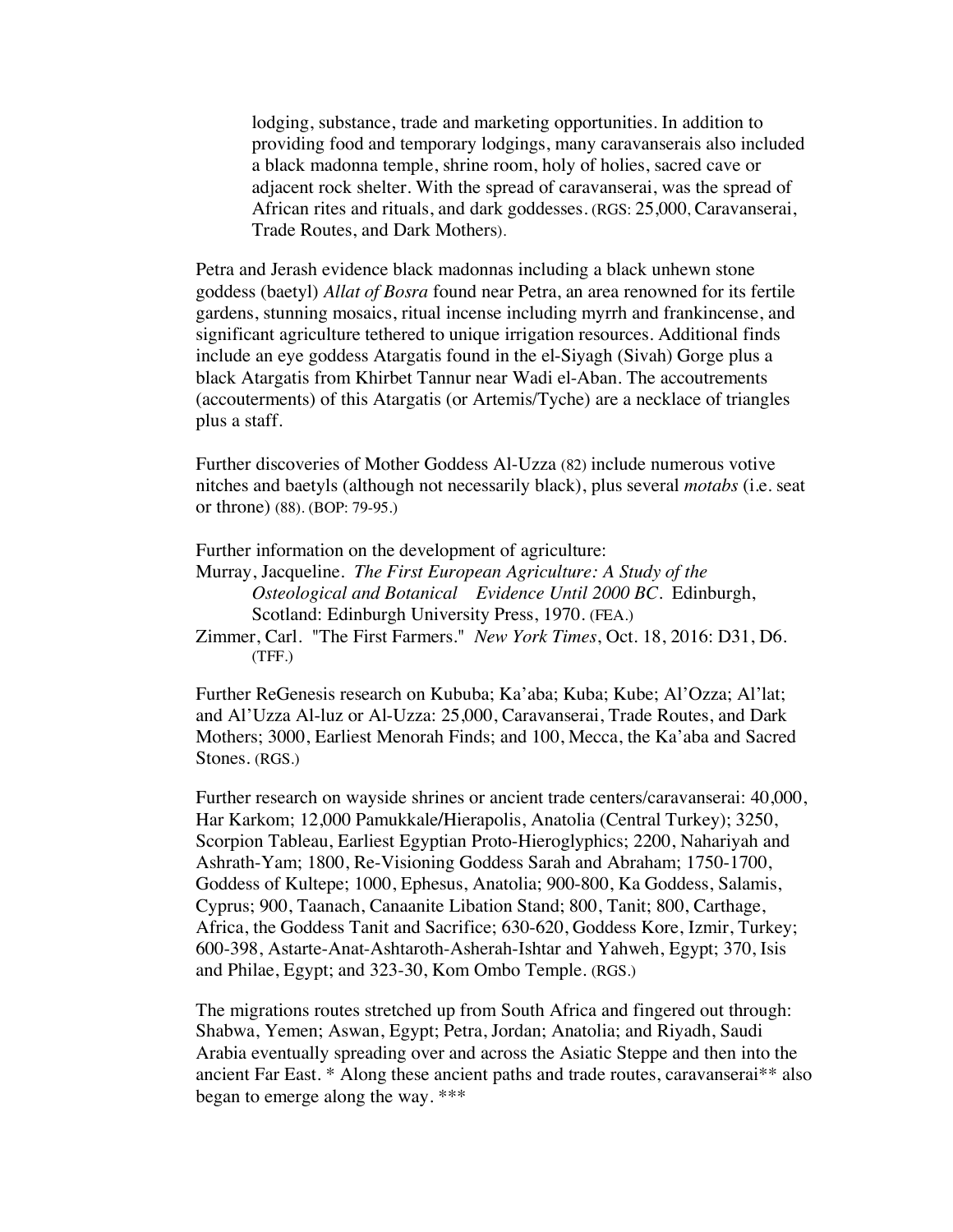\* The source of the information about these migrations routes was discovered on an ancient Jordanian trade map at Petra and later discussed at length with the site director during the October 1989 fieldwork project at Petra, Jordan. \*\* For new discoveries in northeastern Bangladesh, research Wari-Bateshwar (Sounagoura), possible trading post linking the Mediterranean with Southeast Asia. See ancient Sideng Caravan in Shaxi, located in the Hengduan Mountains, Himalayan foothills of Southwest China. Also see  $4<sup>*</sup>$  c., CE Chinese cave temple/s Dunhuang, originally a caravanserai trading post. \*\*\* Selected examples of caravanserais discussed in *Re-Genesis* from numerous North African, European, Asia Minor, and Near Eastern museums and archaeological sites include: Byblos; Heliopolis; Baalbec; Tell Brak; Arbela; Acilisena; Pontus; Cappadocia, Phrygia; Gezer; Gaza; Eilat; Ophir; Sinai; Har Karkom; Gebel Tjauti/Abydos; Luxor; Perge; Nahariyah; Ashrath-Yam; Ephesus; Cypriot Salamis; Carthage; Taanach; Kuntillet Ajrud; Khirbet El-Qom; Carchemish; Palmyra, \*\*\*\* Petra; Mecca; Hittite Bogazkoy; Philae; Kom Ombo; Arabian Muweilah; Elephantine Island, Egypt, and other Egyptian Ports. (Additional caravan shrine centers, apparently frequented by Abraham include: Ur; Haran; Damascus; Shechem; Bethel and Hebron.) (STP: 89, 93; COA: 108-9, 119.) \*\*\*\*Palmyra was invaded and seized by Islamic militants on 5–20–2015. Ancient Palmyra was a major caravan juncture for centuries, crossroad center of trade, dark–deity rituals, water–healing facilities, and mercantile information exchange resource for Greek, Roman, Persian and Islamic cultures. As a world–crossroad repository, Palmyra's archaeology is/was (?) an iconic legacy and archive of ancient civilizations.

Anatolian Seljug Caravanserais and other key-extended-trade-centers and routes throughout the ancient world:

- Lawler, Andrew. "Erbil Revealed." *Archaeology* 67.5 (Sep. Oct. 2014): 39. (ER: 39.)
- Yavuz, Aysil Tukel. "The Concepts that Shape Anatolian Seljug Caravanserais." *Muqarnas*, Vol. 14 (1997): 80-95. (CSA.)

For Al'Lat search strategy see: Al'Lat OR "Athena Al'Lat" AND "Palmyrene Syria" OR "Palmyra Syria".

Further Ishtar research: 5000-4900, Inanna in Uruk, Mesopotamia; 1750, Hammurabi Laws, Babylon, Ishtar and Inanna; and 250, Ishtar Statue. (RGS.)

IMAGE: TRIANGULAR KAABOU/NEITH (ATARGARTIS) OBELISK: PETRA, JORDAN. PHOTO: © GSA. DESCRIPTION: TRIANGULAR (PUBIC MOUND) OBELISK/BETYL WITH STAR CARVING OF ARABIC GODDESS KAABOU/NEITH (ATARGARTIS) ON PEDESTAL. SLIDE LOCATION RE-GENESIS PHASE 2, SHEET 1, ROW 4, SLEEVE 1, SLIDE #101, 600 BCE. IT\_RPT\_S1\_R4\_SL1\_S101.jpg SHOT ON LOCATION: PETRA, JORDAN. NOTE 1: KAABOU IS ARABIC = CUBE OR MAIDEN. (PRCE: 127-163.)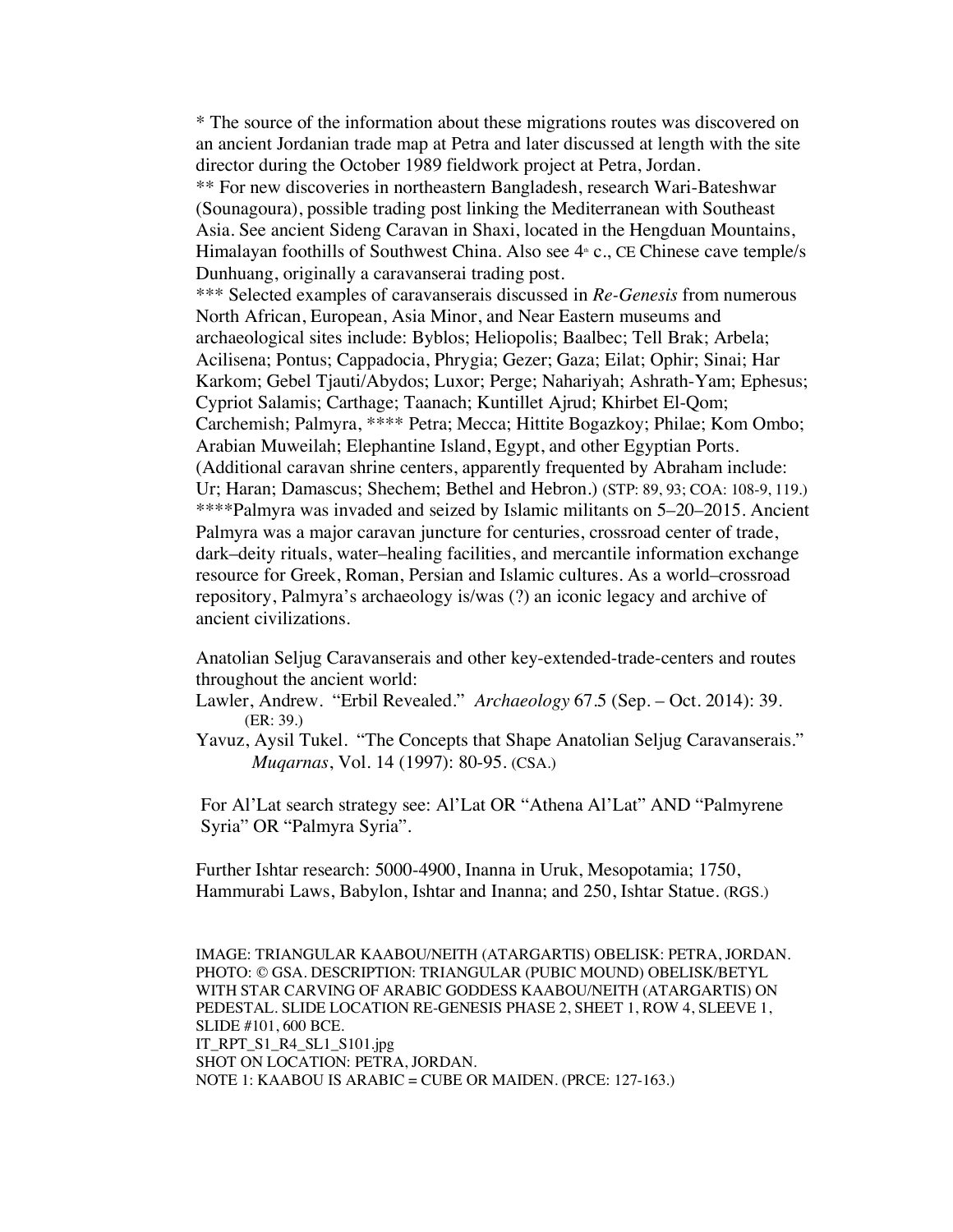NOTE 2: OTHER NAMES OF BLACK STONE GODDESSES ARE: KUBUBA; KA'ABA; KUBA; KUBE; AL'OZZA; AL'LAT; AND AL'UZZA (ERE I: 660, 665; RGS). (RGS: 600 BCE, GODDESS KAABOU AT PETRA, JORDAN PLUS MECCA, SAUDI ARABIA). NOTE 3: FIELDWORK PROJECT 1989.

IMAGE: RITUAL SITE OF KAABOU/NEITH (ATARGARTIS) OBELISK: PETRA, JORDAN. PHOTO: © GSA. DESCRIPTION: LUNAR RITUAL SITE OF TRIANGULAR KAABOU/NEITH (ATARGARTIS) OBELISK/BETYL, PETRA, JORDAN. SLIDE LOCATION PETRA, SHEET 3, ROW 2, SLEEVE 2, SLIDE #24P, 600 BCE. CO\_PET\_S3\_R2\_SL2\_S24P. SHOT ON LOCATION: PETRA, JORDAN. NOTE 1: FIELDWORK PROJECT 1989.

IMAGE: LABIA (SIG) ENTRANCE TO AL'UZZA'S TEMPLE, AKA THE TREASURY: PETRA, JORDAN. PHOTO: © GSA. DESCRIPTION: LABIA (SIG) ENTRANCE TO THE TREASURY, PETRA, JORDAN. SLIDE LOCATION PETRA, SHEET 1, ROW 1, SLEEVE 4, SLIDE #3P, 600 BCE. CO PET S1 R1\_SL4\_S3P. SHOT ON LOCATION: PETRA, JORDAN. NOTE 1: FIELDWORK PROJECT 1989.

IMAGE: AL'UZZA'S TEMPLE, AKA THE TREASURY, PETRA JORDAN. PHOTO: © GSA. DESCRIPTION: AL'UZZA'S TEMPLE WITH A SIX-COLUMN PORTICO, PETRA, JORDAN. DEITIES INCLUDE ISIS/AL'UZZA. SLIDE LOCATION PETRA, SHEET 1, ROW 2, SLEEVE 4, SLIDE #4P, 600 BCE. CO PET S1 R2 SL4 S4P. SHOT ON LOCATION: PETRA, JORDAN. NOTE 1: FIELDWORK PROJECT 1989.

IMAGE: AERIAL VIEW OF ROYAL TOMBS: PETRA JORDAN. PHOTO: © GSA. DESCRIPTION: AERIAL VIEW OF ROYAL TOMBS, PETRA, JORDAN. SLIDE LOCATION PETRA, SHEET 2, ROW 4, SLEEVE 2, SLIDE #17P, 600 BCE. CO PET S2 R4 SL2 S17P. SHOT ON LOCATION: PETRA, JORDAN. NOTE 1: FIELDWORK PROJECT 1989.

IMAGE: AERIAL VIEW OF ROYAL TOMB: PETRA JORDAN. PHOTO: © GSA. DESCRIPTION: AERIAL VIEW OF ROYAL TOMB, PETRA, JORDAN. SLIDE LOCATION PETRA, SHEET 3, ROW1, SLEEVE 4, SLIDE #14P, 600 BCE. CO\_PET\_S3\_R1\_SL4\_S14P. SHOT ON LOCATION: PETRA, JORDAN. NOTE 1: FIELDWORK PROJECT 1989.

IMAGE: AERIAL VIEW OF DALYAN TOMB: (ANATOLIA) TURKEY. PHOTO: © GSA. DESCRIPTION: AERIAL VIEW OF ANATOLIAN DALYAN TOMB SIMILAR TO PETRA'S TEMPLE TOMBS. SLIDE LOCATION PETRA, SHEET 2, ROW 1, SLEEVE 2, SLIDE #23P,  $4^{\text{th}}$  C. BCE. CO\_PET\_S2\_R1\_SL2\_S23P. SHOT ON LOCATION: DALYAN, (ANATOLIA) TURKEY. NOTE 1: FIELDWORK PROJECT 1986.

IMAGE: DETAILED VIEW OF A SILK TOMB: PETRA, JORDAN. PHOTO: © GSA. DESCRIPTION: DETAILED VIEW OF THE BRANDED ROSE–RED SILK TOMB, PETRA, JORDAN.